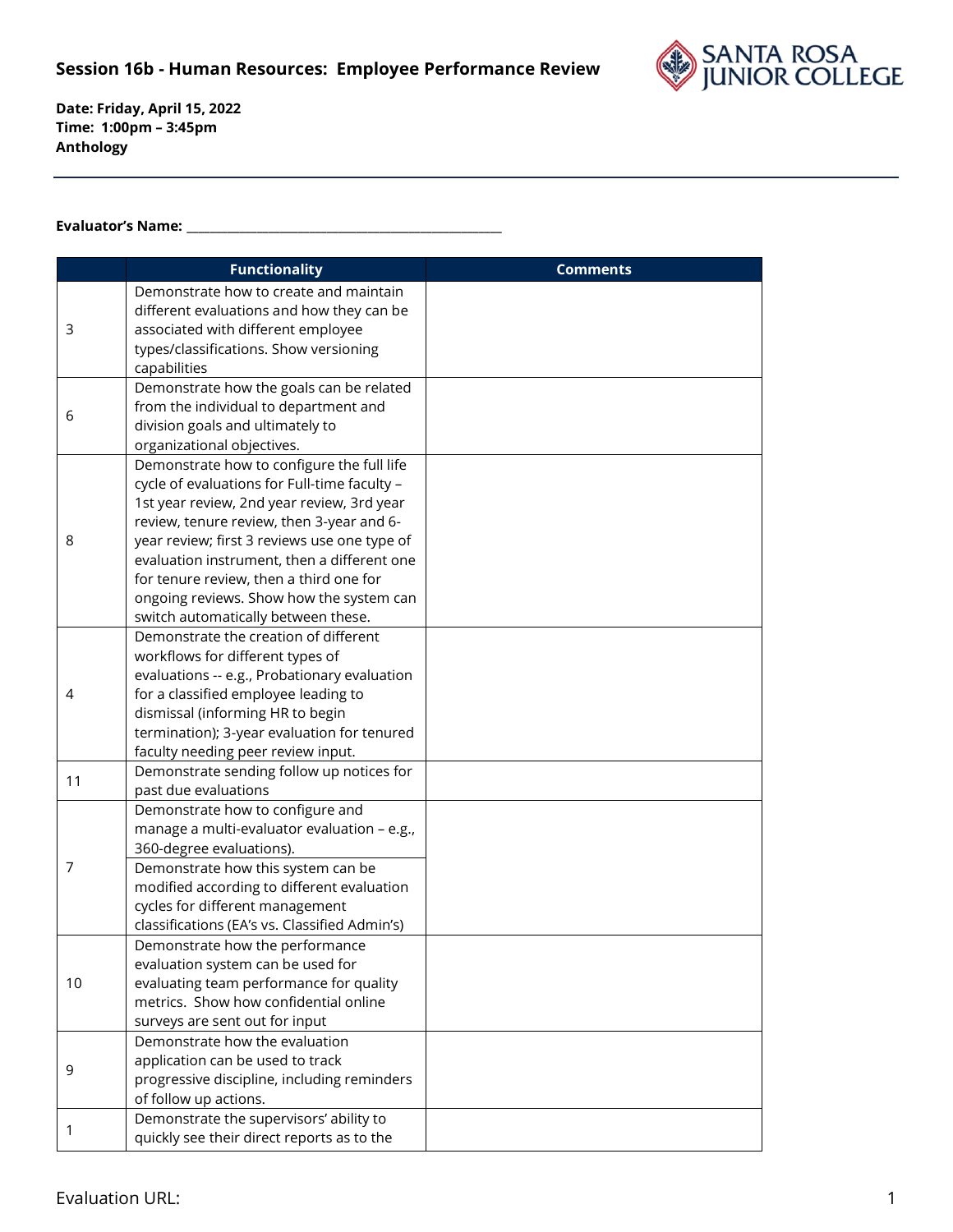## **Session 16b - Human Resources: Employee Performance Review**



**Date: Friday, April 15, 2022 Time: 1:00pm – 3:45pm Anthology**

|               | <b>Functionality</b>                                                                                                                                                                                                                                                  | <b>Comments</b> |
|---------------|-----------------------------------------------------------------------------------------------------------------------------------------------------------------------------------------------------------------------------------------------------------------------|-----------------|
|               | status and dates of their respective<br>reviews.                                                                                                                                                                                                                      |                 |
| 5             | Demonstrate ability to set annual (or other<br>specified period) goals for an employee,<br>have the employee submit evidence<br>throughout the period and have the<br>supervisor review the goals and evidence<br>and add comments or documents.                      |                 |
| $\mathcal{P}$ | Demonstrate how the system can notify<br>both the supervisor and their<br>administrative assistant what evaluations<br>are coming due. Show notifications be<br>triggered by something other than date -<br>e.g., the number of semesters taught since<br>last review |                 |
|               | Show how this data can be pulled from<br>a.<br>the student/instructional system.                                                                                                                                                                                      |                 |